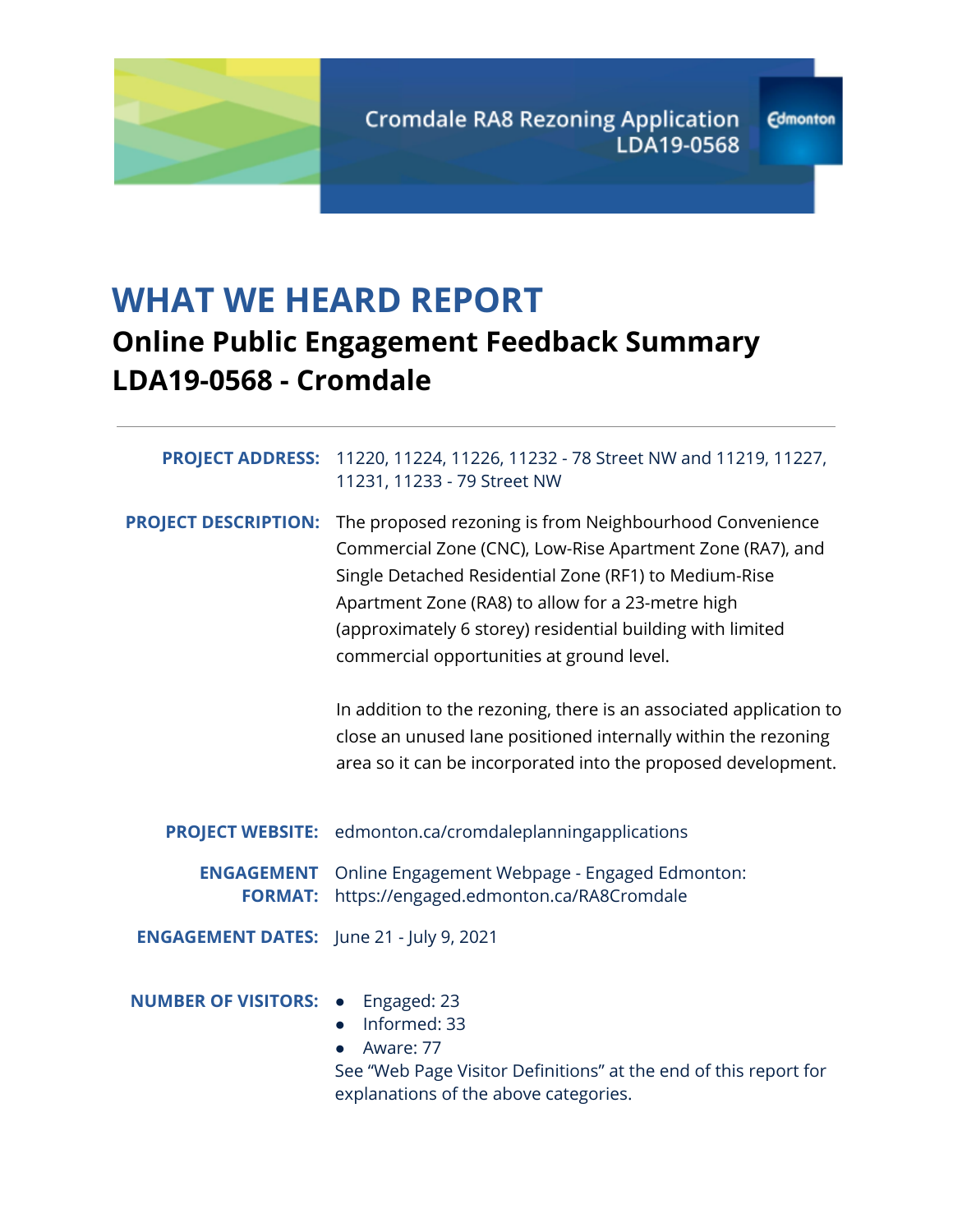

## **ABOUT THIS REPORT**

The information in this report includes feedback gathered through online engagement via the Engaged Edmonton platform from June 21 - July 9, 2021. Because of public health issues related to COVID-19, the City wasn't able to host an in-person public engagement event to share information and collect feedback, as we normally would have.

Feedback will be summarized in the report to City Council when the proposed rezoning returns to City Council Public Hearing for a decision on August 31, 2021.

This report is shared with all web page visitors who provided their email address. This summary will also be shared with the applicant and the Ward Councillor.

### **ENGAGEMENT FORMAT**

The Engaged Edmonton webpage included an overview of the proposed development, information on the development and rezoning process and contact information for the file planner. Two "tools" were available for participants: one to ask questions and one to leave feedback.

The comments are summarized by the main themes below with the number of times a similar comment was made by participants recorded in brackets following that comment. The questions asked and their answers are also included in this report.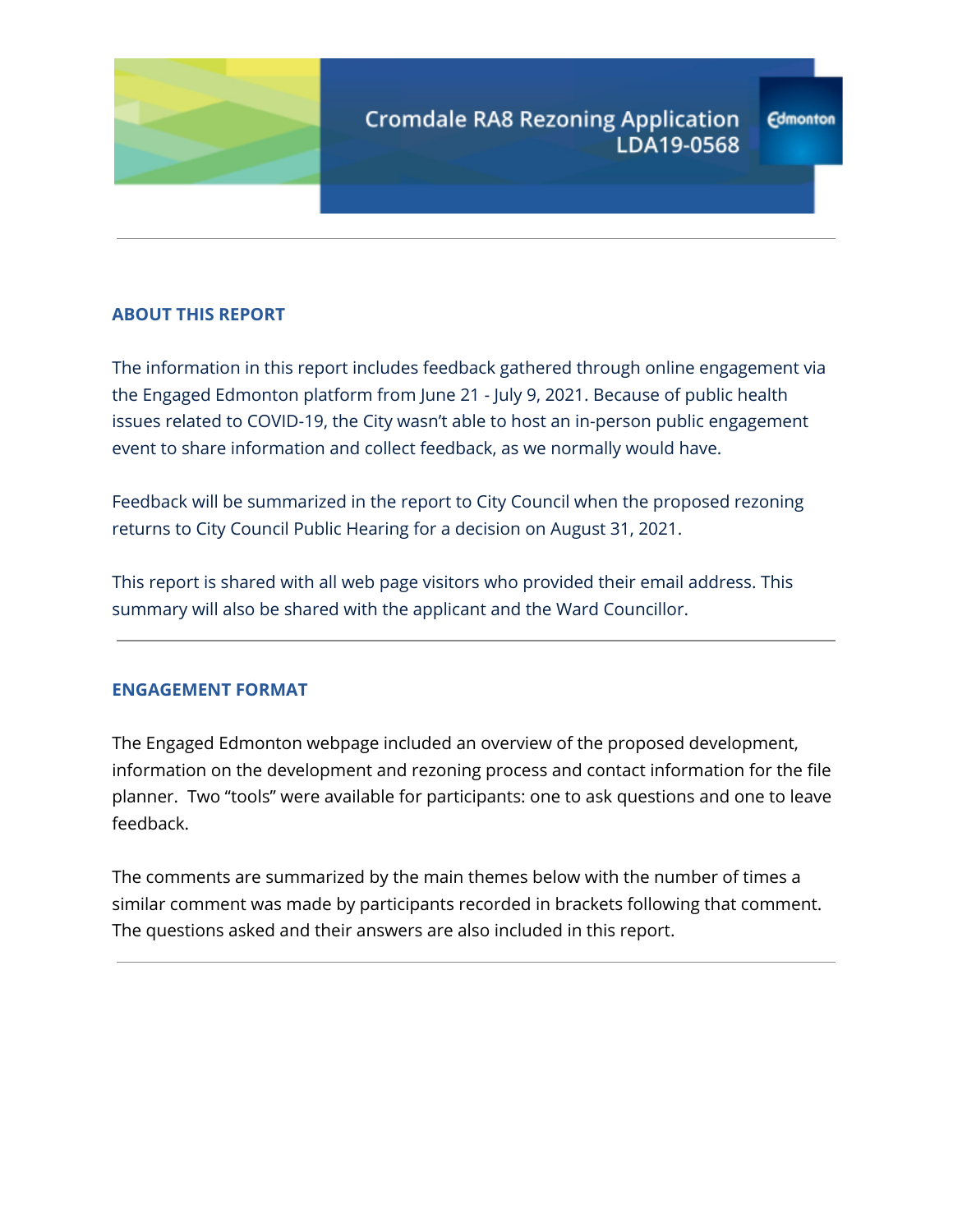

## **Edmonton**

## **WHAT WE HEARD**

Opposed: 22 Support: 1

## **Comments**

General

- Concern that the building may be used for low-income units (1x)
- Garbage, street noise, pedestrian traffic, emissions would be detrimental to the adjacent ravine (2x)
- The additional density proposed by this rezoning would be an even bigger burden on the neighborhood's infrastructure (roads, sewer system, etc.) (2x)
- $\bullet$  The area does not need any more commercial services (2x)
- $\bullet$  The land should be developed under the existing zoning (4x)
- The building will be built too close to Stutchbury Park (1x)
- This will result in an increase in crime in the area, which already high (3x)
- This engagement exercise is meaningless  $(1x)$
- This will negatively impact surrounding property values (5x)
- This development maximizes short term profits of the developer, while the neighborhood must deal with the long term impacts of this building (4x)
- This is a suitable location for this type of development, relative to its proximity to transit options, park space and commercial services. (1x)
- Densification through projects like this, should continue to occur along 112 Avenue as it is a key corridor (1x)
- Senior's housing an important need for the city (1x)
- Surrounding land uses which consist of a mix of single detached housing, park space and 3 to 4 storey apartment buildings, would suggest that this is not suitable location for large of a building (4x)
- Opposed to a walk-in clinic or pharmacy at this location  $(1x)$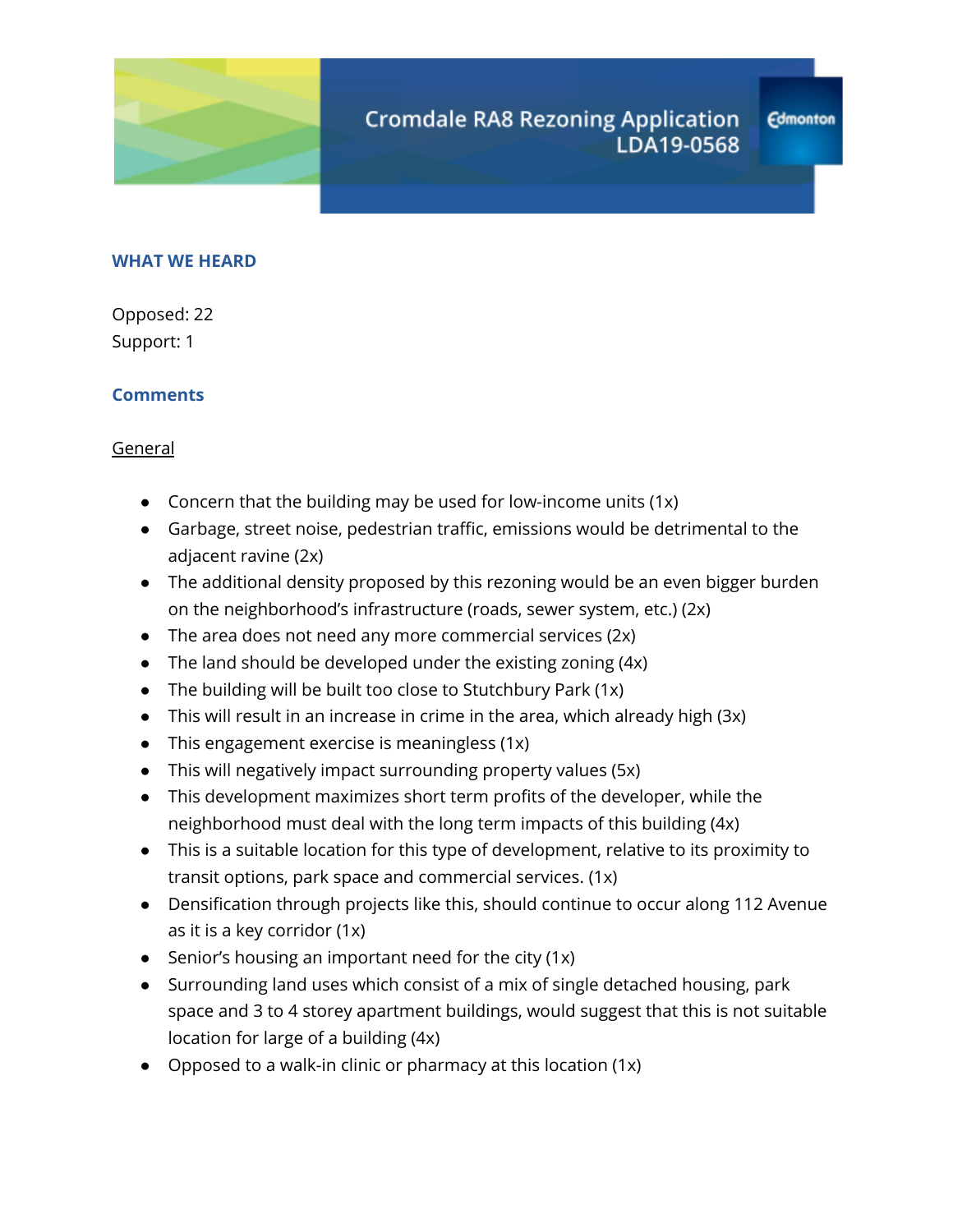

- Concern that the applicant may not follow through with their intent of building senior's housing at this location (5x)
- There's nothing preventing the current landowner from selling this land to someone who has a different intent for the site (4x)
- The Exhibition Lands redevelopment, Stadium Yards project and multiple towers along 82 Street is already going bring enough additional density to this area (4x)
- From a petition conducted by residents in the area, it is clear that the consensus of those petitioned do not support this rezoning (3x)
- The developer refuses to provide a site plan drawings of their intended development (5x)
- This should not be considered, as there are vacancies in the towers west of 82 Street  $(1x)$
- Ground floor commercial services will not be attractive or useful to neighborhood residents (2x)
- Concern over what will occur after the rezoning regarding who the actual developer or builder will be and who will be the representative that can stay in touch with the neighborhood (1x)
- Why go through the process of additional engagement if it won't change City Administration's recommendation to City Council (1x)
- The neighborhood should be involved as an equal partner in this process  $(1x)$
- The developer is not interested in any sort of compromise with the neighborhood  $(1x)$
- The developer is both suggesting they will develop the land, while also trying to sell the land, which erodes the neighborhood's trust that will do what they say (4x)
- There are no guidelines or regulations that would suggest this propose zone will produce a building that transitions adequately or fits in appropriately with the existing neighborhood (1x)
- Residents were not aware that the neighborhood's Area Redevelopment Plan was going to be repealed (3x)
- Moving forward with this rezoning seems inappropriate, until after the City completes engagement regarding District Panning (1x)
- Messaging from the applicant has been poor and meaningful consultation has not been carried out (4x)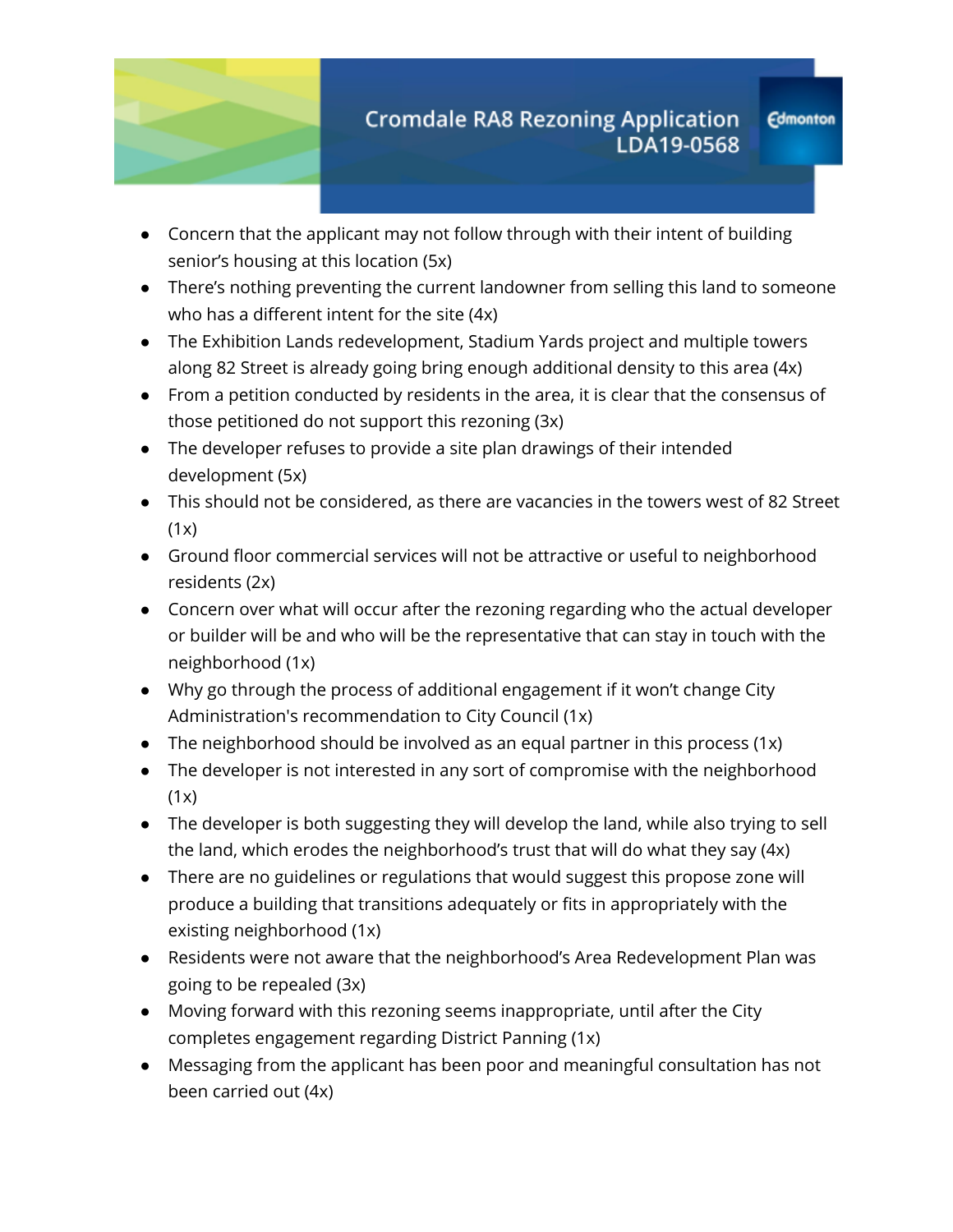

- A decision on this application should be postposed until after the municipal election in the fall (2x)
- There is a significant historical component to this neighborhood, which this rezoning puts into jeopardy, and therefore must be protected (2x)
- The developer has failed to introduce the neighborhood to other supposed partners in the project (3x)
- The developer should consider a Direct Control Provision such that assurances that can built into the zoning, before being approved by City Council (2x)
- The developer is unwilling to conduct technical reports such as a Transportation Impact Assessment that would bring clarity on how much parking this development will need (2x)
- The developer has no other projects, completed or ongoing, known to the City or the neighborhood
- Since acquiring the land, the developer has failed to develop it (3x)
- This could end up setting a precedent for other larger forms of infill that will further erode the neighborhood's character (2x)
- This application was poorly timed with COVID-19 with regards to consultation (1X)
- Action 11 of the Infill Roadmap is yet to be completed whereby a publicly available map is published of optimal infill development locations for medium, high scale and mixed use developments based on best evidence and neighbourhood level indicators (1x).
- This application is not consistent with the Residential Infill Guidelines where a mid-rise building is more appropriate for a site that is one hectare in size, unlike this site which is approximately 0.25 hectares. (2x)

## Building Height/Massing

- This building would not be in character with the rest of the neighborhood (18x)
- This building will produce a large shadow that will impact the enjoyment and access to sunlight for surrounding properties (3x)
- Because of this site being located on the northern edge of the neighborhood, shadow impacts will be limited (1x)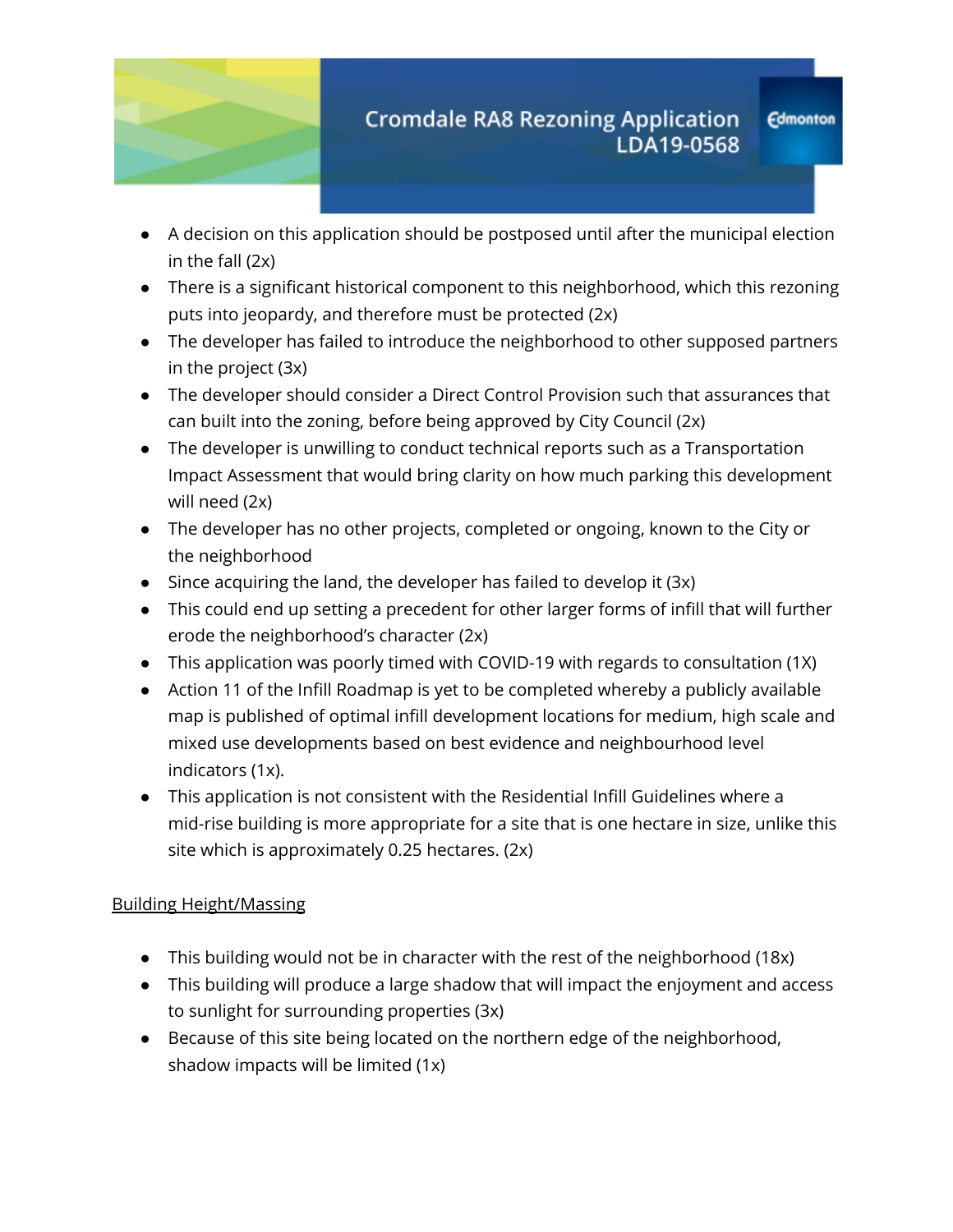

**Edmonton** 

- A 6-storey building would produce an imposing and looming feeling over surrounding properties and the broader neighborhood (6x)
- 2 additional storeys is not a moderate increase in height and would result in additional units, which means more vehicle coming and going and additional balconies with more overlook onto surrounding properties (1x)
- A building this tall will decrease privacy for surrounding properties (9x)
- 4 storeys is more appropriate at this location (8x)
- A 6-storey building cannot adequately transition down to a single detached house (2x)
- $\bullet$  As this is a larger site, it will yield a larger building (1x)
- This larger building is not of a human scale and will interrupt face to face interaction and social cohesion for the residents of the neighborhood (1x).

## Parking/Traffic

- The numbers referenced for on-site parking stalls seem inaccurate relative to other statistics for senior's mobility. (1x)
- This will results on more on-street parking and traffic congestion (8x)
- Some houses along 112S Avenue NW do not have garage access and therefore must park on the street, which would be impacted by further on-street parking generated from this development (1x)
- The on-street bike route will be negatively impacted by this development  $(1x)$
- Concern for where the construction vehicles will park, if the building is allowed to go ahead (1x)
- The additional traffic will be a safety issue, especially for children in the neighborhood (1x)
- The additional traffic will produce more noise for existing residents (1x)